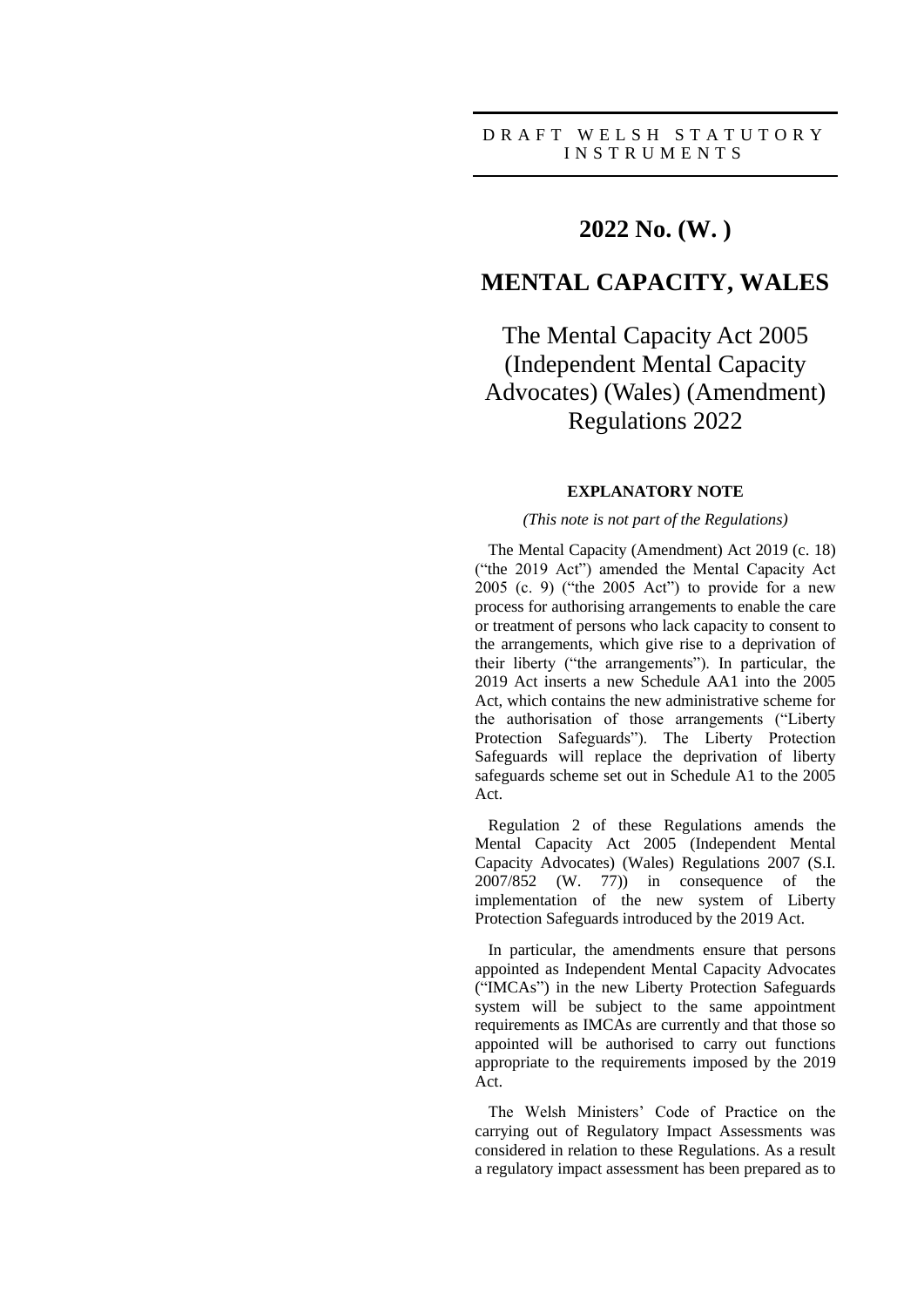the likely costs and benefits of complying with these Regulations. A copy can be obtained from the Mental Health, Substance Misuse and Vulnerable Groups Division, Welsh Government, Cathays Park, Cardiff CF10 3NQ.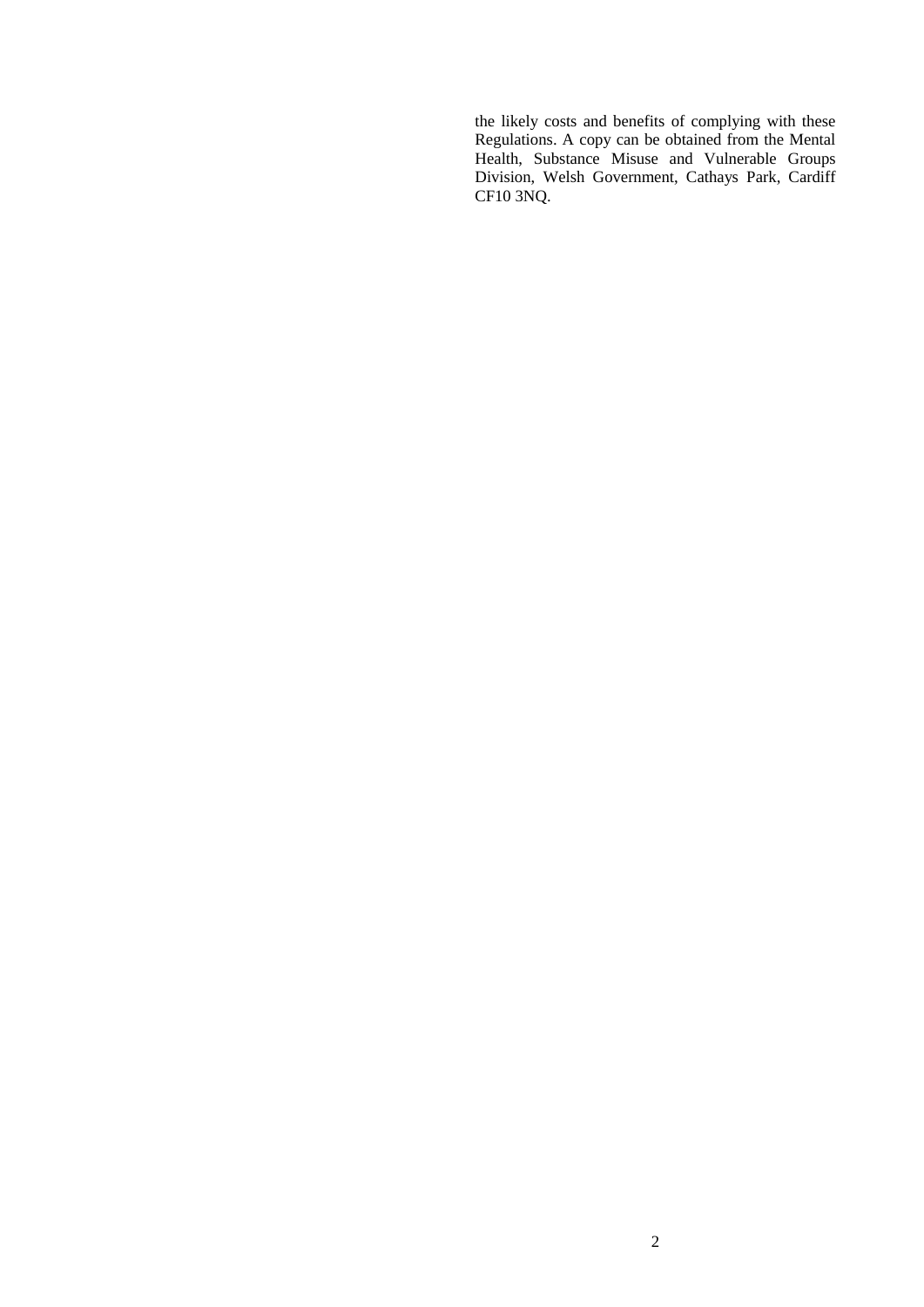### D R A F T W E L S H S T A T U T O R Y I N S T R U M E N T S

## **2022 No. (W. )**

## **MENTAL CAPACITY, WALES**

# The Mental Capacity Act 2005 (Independent Mental Capacity Advocates) (Wales) (Amendment) Regulations 2022

| Made<br>Laid before Senedd Cymru | xxx 2022 |  |
|----------------------------------|----------|--|
|                                  | xxx 2022 |  |
| Coming into force                | xxx 2022 |  |

The Welsh Ministers make these Regulations in exercise of the powers conferred by sections 35(2) and (3) and 36 of the Mental Capacity Act 2005(**1**).

#### **Title and commencement**

**1.**—(1) The title of these Regulations is the Mental Capacity Act 2005 (Independent Mental Capacity Advocates) (Wales) (Amendment) Regulations 2022.

(2) These Regulations come into force on [xxx 2022].

#### **Amendment of the Mental Capacity Act 2005 (Independent Mental Capacity Advocates) (Wales) Regulations 2007**

**2.**—(1) The Mental Capacity Act 2005 (Independent Mental Capacity Advocates) (Wales) Regulations 2007(**2**) are amended as follows.

(2) In regulation 2 (interpretation)—

<u>.</u>

<sup>(</sup>**1**) 2005 c. 9. Sections 35 and 36 of the Mental Capacity Act 2005 ("the Act") are amended respectively by paragraphs 3 and 4 of Schedule 2 to the Mental Capacity (Amendment) Act 2019 (c. 18) ("the 2019 Act"). Section 35(7) of the Act defines "the appropriate authority" as the Welsh Ministers in relation to Wales. Section 64(1) of the Act defines "prescribed".

<sup>(</sup>**2**) S.I. 2007/852 (W. 77), amended by S.I. 2009/266 (W. 29) and S.I. 2016/211 (W. 84).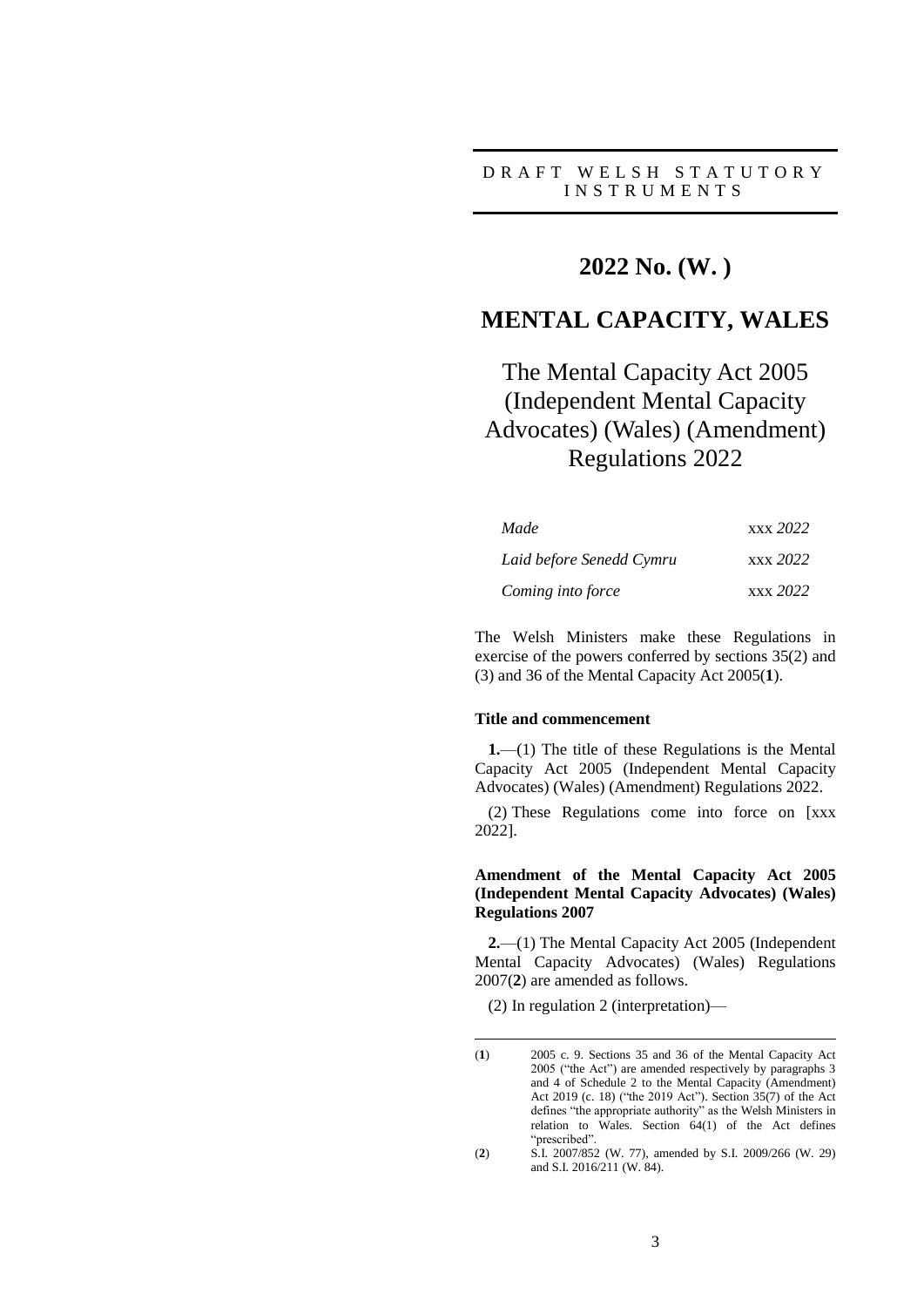(a) in paragraph (1), at the appropriate places insert—

> ""arrangements" ("*trefniadau*") means the arrangements to which Schedule AA1 to the Act(**1**) applies as defined by paragraph 3 of Schedule AA1 to the Act;";

> ""responsible body" ("*corff cyfrifol*") means the responsible body as defined by paragraph 3 of Schedule AA1 to the Act.";

(b) in paragraph (2), for "39, 39A, 39C and 39D of" substitute "and 39 of, and paragraphs 42 and 43 of Schedule AA1(**2**) to,".

(3) In regulation 5(**3**) (appointment of independent mental capacity advocates)—

- (a) in paragraph (1)—
	- (i) for "Assembly" substitute "Welsh Ministers(**4**)";
	- (ii) for "sections 37, 38, 39, 39A, 39C or 39D of the Act" substitute "sections 37, 38 or 39 of, or Part 5 of Schedule AA1 to, the Act";
- (b) in paragraph (6)(c), after "sections 37, 38 or 39 of" insert ", or Part 5 of Schedule AA1 to,";
- (c) in paragraph (7), for "Assembly" substitute "Welsh Ministers".

(4) In regulation 6 (functions of an independent mental capacity advocate)—

(a) for paragraph (1) substitute—

"(1) This regulation applies where a person is instructed to act as an IMCA to represent and support a person ("P") by—

- (a) an NHS body,
- (b) a local authority, or
- (c) a responsible body.";
- (b) in paragraph (3)(a), for "an NHS body or a local authority" substitute "an NHS body, a local authority or a responsible body";
- (c) after paragraph (3) insert—

"(3A) Paragraphs (4) to (6) apply only in respect of an IMCA referred to in paragraph  $(1)(a)$  or  $(b)$ .";

(d) after paragraph (6) insert—

<u>.</u>

<sup>(</sup>**1**) Schedule AA1 to the Act as inserted by section 4A(5) of the 2019 Act.

<sup>(</sup>**2**) Paragraphs 42 and 43 of Schedule AA1 to the Act as inserted by section 4A(5) of the 2019 Act are not yet in force.

<sup>(</sup>**3**) Regulation 5 as amended by S.I. 2009/266 (W. 29).

<sup>(</sup>**4**) The functions of the Assembly were transferred to the Welsh Ministers under paragraph 30(1) of Schedule 11 to the Government of Wales Act 2006 (c. 32).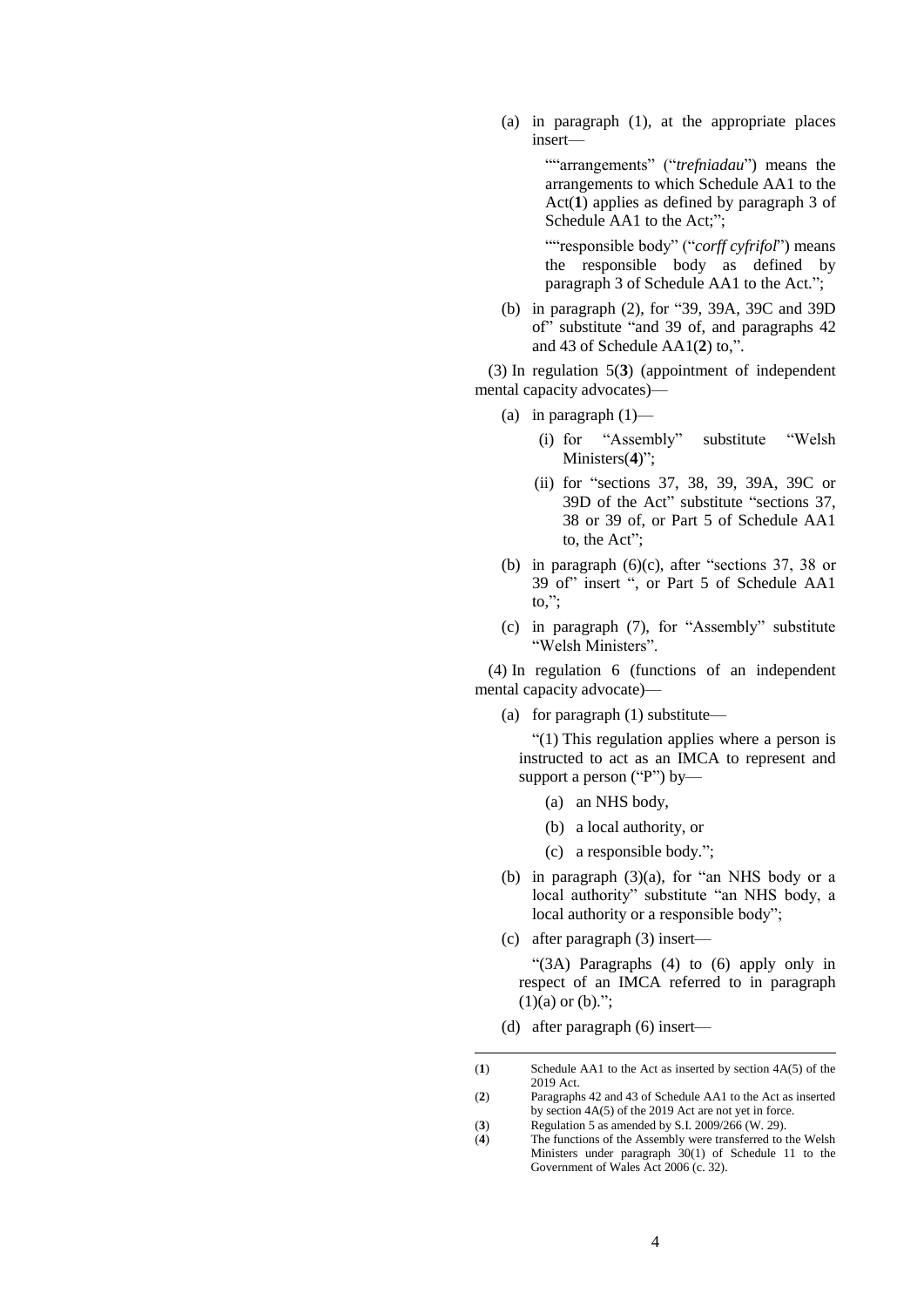"(7) Paragraph (8) applies only in respect of an IMCA referred to in paragraph  $(1)(c)$  in a case to which paragraph 42 of Part 5 of Schedule AA1 to the Act applies.

(8) The functions of an IMCA include—

- (a) assisting P as far as practicable in participating in any decision relating to the arrangements or proposed arrangements;
- (b) ascertaining P's past and present wishes and feelings about the arrangements or proposed arrangements and the beliefs and values that would be likely to influence P, if P had capacity in relation to the arrangements or proposed arrangements;
- (c) ascertaining what alternative courses of action are available in relation to P, including any less restrictive alternatives;
- (d) where appropriate, preparing a report for the responsible body referred to in paragraph (1)(c) in relation to the<br>arrangements or proposed arrangements or arrangements, in which such submissions about the arrangements or proposed arrangements as are considered appropriate by the IMCA may be included;
- (e) maintaining such contact with P throughout the period of the appointment as the IMCA and the responsible body consider is practicable and appropriate.

(9) Paragraph (10) applies only in respect of an IMCA referred to in paragraph  $(1)(c)$  in a case to which paragraph 43 of Part 5 of Schedule AA1 to the Act applies.

(10) The IMCA must support the appropriate person(**1**) in—

- (a) assisting P as far as practicable to participate in any decision relating to the arrangements or proposed arrangements;
- (b) ascertaining P's past and present wishes and feelings about the arrangements or proposed arrangements and the beliefs and values that would be likely to influence P, if P had capacity in relation to the

<u>.</u>

<sup>(</sup>**1**) *See* paragraph 42(5) of Schedule AA1 to the Act.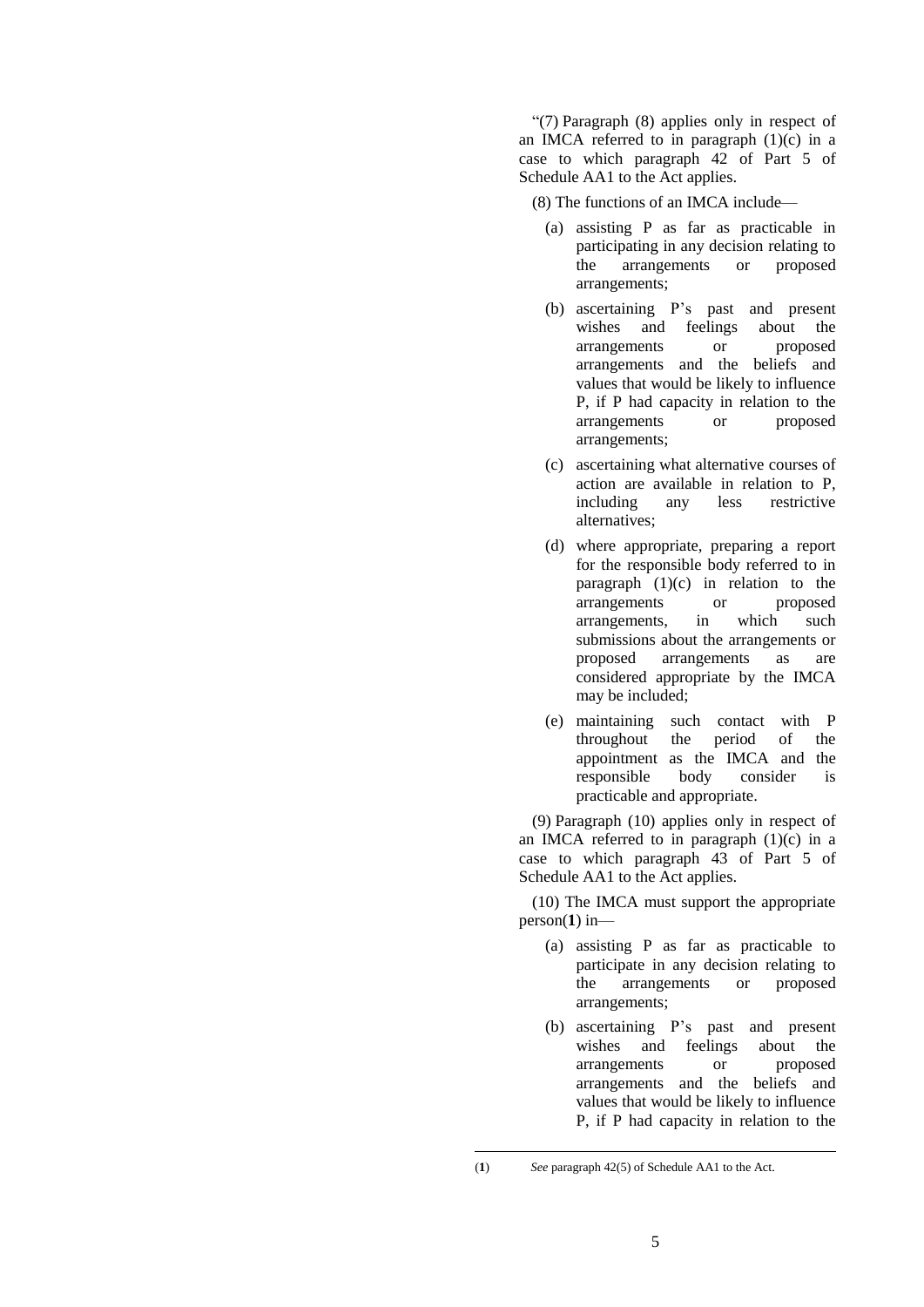arrangements or proposed arrangements;

- (c) ascertaining what alternative courses of action are available in relation to P,<br>including any less restrictive including any alternatives;
- (d) making representations to the person carrying out the pre-authorisation review under paragraph 24 of Schedule AA1 to the Act;
- (e) where appropriate, seeking a review of the authorisation under paragraph 38(3)(b) of Schedule AA1 to the Act or making a request for such a review themselves;
- (f) making any representations that are necessary for the purpose of securing P's rights in relation to the arrangements or proposed arrangements;
- (g) maintaining such contact with P throughout the period of the appointment as the IMCA and the responsible body consider is practicable and appropriate;
- (h) where appropriate, making an application to the Court of Protection under section 21ZA of the Act(**1**).

(11) In this regulation, "appropriate person", in relation to a cared-for person, means a person within paragraph 42(5) of Schedule AA1 to the Act."

(5) In regulation 7 (challenges to decisions affecting persons who lack capacity), after paragraph (2) insert—

> "(3) Where the IMCA is appointed in a case to which paragraph 42 of Schedule AA1 to the Act applies, the IMCA may, in any case where the IMCA considers it appropriate—

- (a) make representations to the person carrying out the pre-authorisation review under paragraph 24 of Schedule AA1 to the Act;
- (b) assist P in seeking a review of the authorisation under paragraph 38(3)(b) of Schedule AA1 to the Act or make a request for such a review themselves;

<sup>&</sup>lt;u>.</u>

<sup>(</sup>**1**) Section 3 of the 2019 Act inserts a new section 21ZA into the Act. Section 21ZA will replace section 21A of the Act. The 2019 Act came into force on 16 May 2019 for the limited purpose of enabling the exercise of any power to make regulations but is not yet in force otherwise.